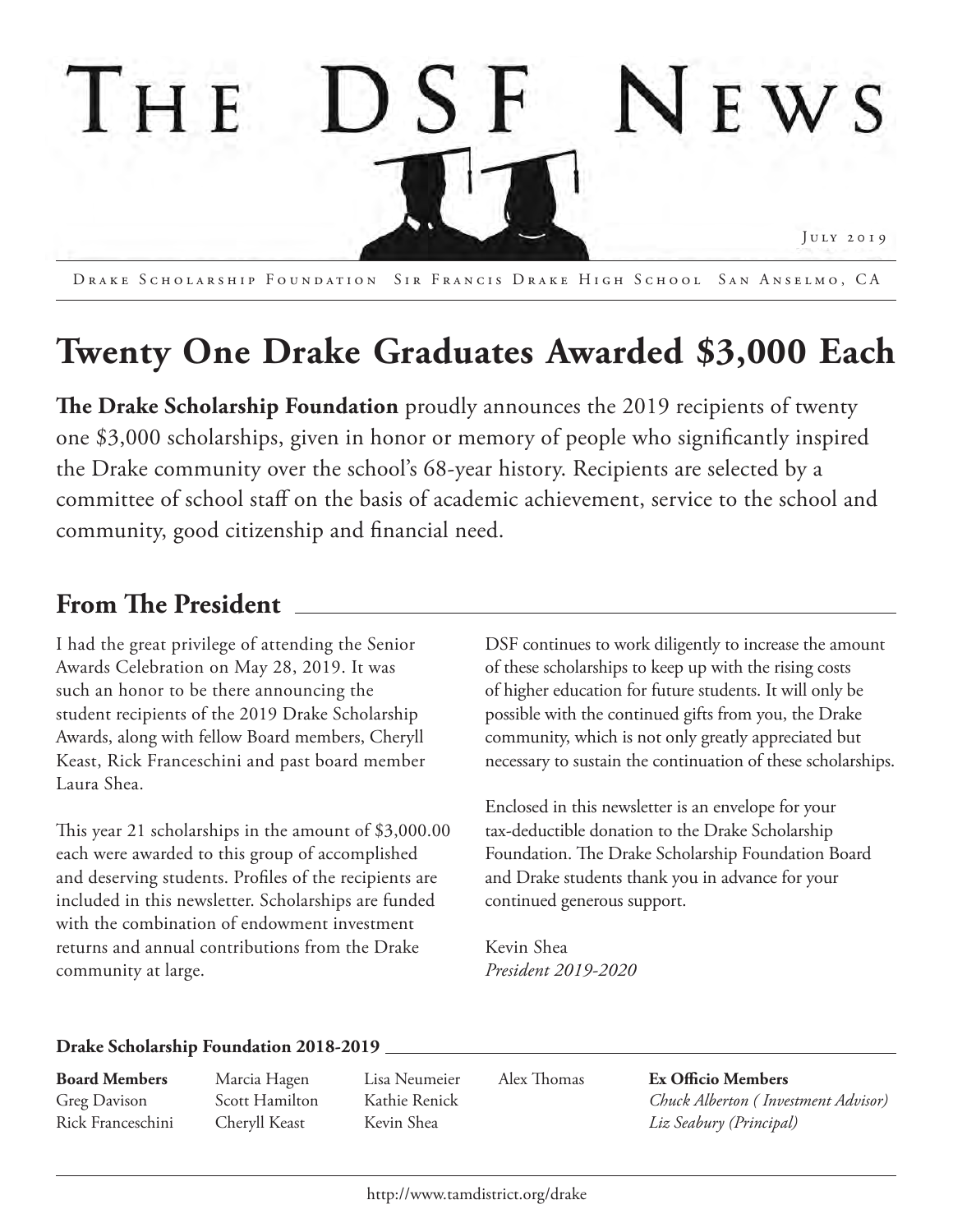#### July 2019





Jeanne Specht is awarded her scholarship from Kevin Shea.



Julia Rowell is awarded her scholarship from Anneli Collins.



Anna Bauer is awarded her scholarship from Kevin Shea.



Bella Moynihan is awarded her scholarship from Rick Franceschini.



Kevin & Laura Shea, Cheryll Keast Tris Kelly is awarded his



scholarship from Kevin and Laura Shea.



Gwyn Gordon is awarded her scholarship from Laura Shea.

#### **Donations received in 2018 and 2019:**

**In Memory of:** Harold Allison Ann & Doug Anawalt Vincent Boyle Carl "Red" Brown Peggy Burge Jeremy Collins Jim Corazzini Jim Cowperthwaite

Bridie Cremin Coach Fran Lon Gallagher Ron Goldstein Ellsworth Hagen Helen S. Hermann Bart & Tim Jones Rae Keating Monte Maroevich

Michael McCracken Barbara McCune Steve McEntee Vincent Milani Ruth Oman Frances Parks Jane Perry Joshua Portnoy Brian Purcell

Laura Scott Reay Steve & Randy Schaffer Nicholas Shea Sophia Spencer Ray Terheyden Robert M. Tobin Daniel Vacha Richard Wall Suzanne Webb

Mardys Whiteman Gabe Whooley Archie Williams

**In Honor Of** Deb Gump Marcia Hagen Dr. Jennifer Lucas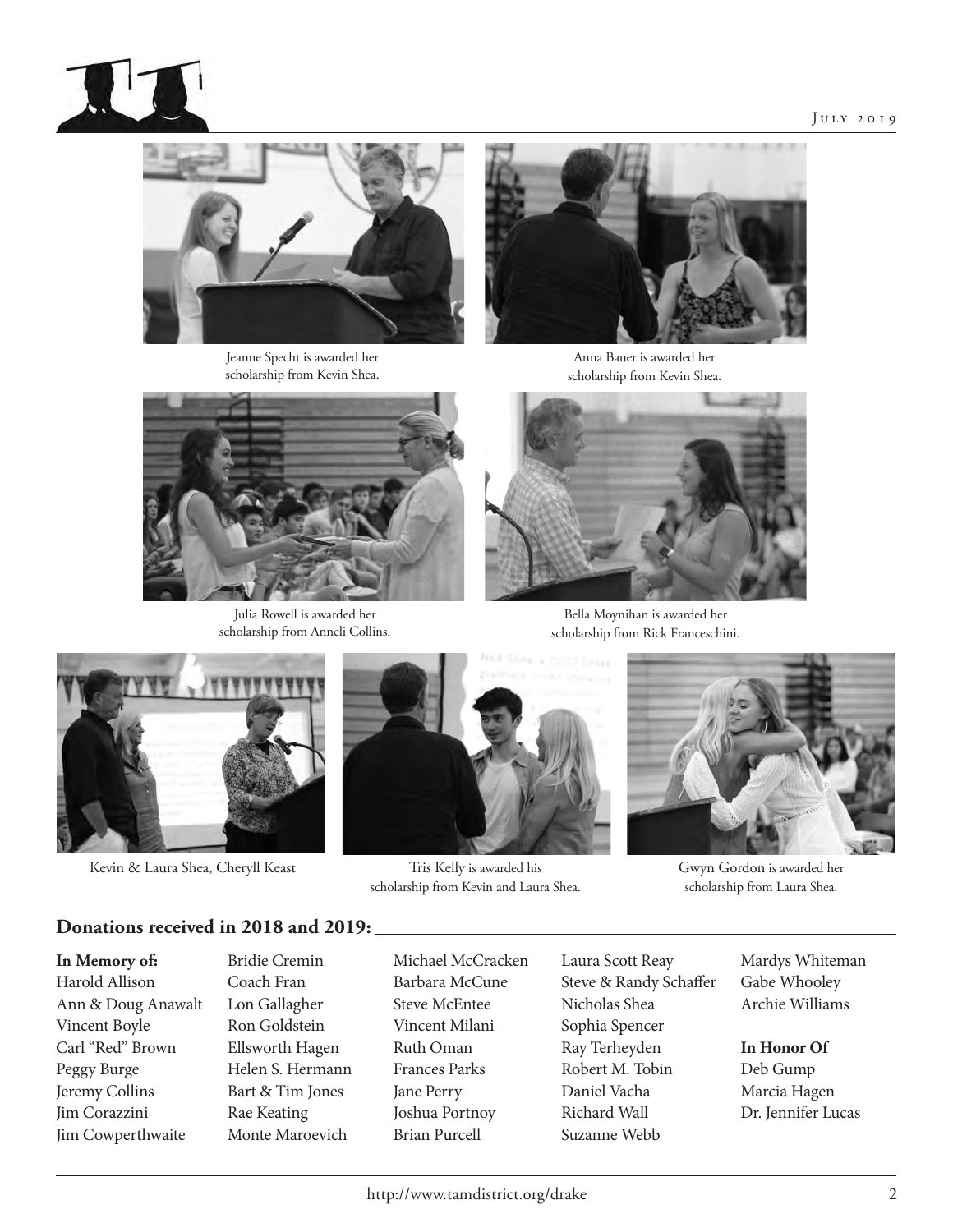

*It is the mission of the Foundation to assist worthy graduates to continue their education by providing financial assistance and also to recognize outstanding achievement in high school.*

#### **Angel Ainembabazi**

*Gary Sorgen*

Multicultural club president, student rep on Drake Leadership Council and Wellness Council, she was also a SOAR team member and Crew Leader. She was part of 10,000 Degrees, has held several part-time jobs, and knows four languages. She volunteered in several programs at the Fairfax Community Church – media team for Faith Builders Tabernacle, food pantry and senior lunch. She will attend Whitworth University.

## **Anna Bauer**

*Carl J "Red" Brown*

A very active student at Drake, Anna was a captain of the swim team, events captain for the ASB class, and head lifeguard. She was a member of the Student Senate, attended the California Association of Student Leaders Camp, and was a member of the PALS club. She participated in Swim Across America (a fundraiser for cancer research, an open water swim that started under the Golden Gate Bridge and wrapped around SF). She volunteered at the St. Rita's Church Homeless Shelter, attended the Marin County Youth Summit, and was a Triple Impact Competitor Finalist. She received Outstanding Achievement in

AP Calculus AB, Outstanding Academic Achievement, and won many swimming awards. She will attend UC Santa Barbara.

## **Naiya DeLaure**

*Joshua Portnoy* She volunteered at the Milo Foundation, the Sonoma Mission, and cultivated the Rake Garden. She ran booths at community events like Streets for People and was a member of FX in Motion, a pre-professional teen dance program at ROCO (danced an average of 10-11 hours a week) and performed in local dance festivals. She babysits, housesits and pet sits ("I specifically provide no technology babysitting as it is important for kids to spend time tech free.") She was awarded a ROCK all-star award, Outstanding Achievement in AP Calculus AB, Outstanding achievement in Dramatic Literature, Outstanding Achievement in Language of Humor, Outstanding Personal Achievement, State Seal of Biliteracy, and Outstanding Academic Achievement among other awards. She will attend Santa Clara University.

## **Hailee Eastus**

*Chet Carlisle* She played basketball and softball all four years, has volunteered at basketball camps throughout the Bay Area, has worked summer softball and basketball camps, and worked at a local children's art store. "I find great happiness when it comes to helping the community. It's important to me to help out and to spend time getting to know others in my community." She was recognized at Senior Awards for obtaining the State Seal of Biliteracy. She will attend Sonoma State University.

## **Gwyneth Gordon**

#### *Daniel Joseph Vacha*

Captain of the varsity tennis team and playing all four years, she received the coach's award for positively demonstrating leadership and collaboration her senior year. Additionally, she was awarded Scholar Athlete all four years for tennis. She was the most improved player for soccer after playing for two years. Vice President of the Interact Club, she was a peer tutor with ELD and Bridge students for four years, tutoring students of varying levels of math, English and science during advisories, lunches and breaks. She worked at Wink Optics, babysits and housesits regularly. She was awarded Outstanding Achievement in AP Calculus AB and AP Calculus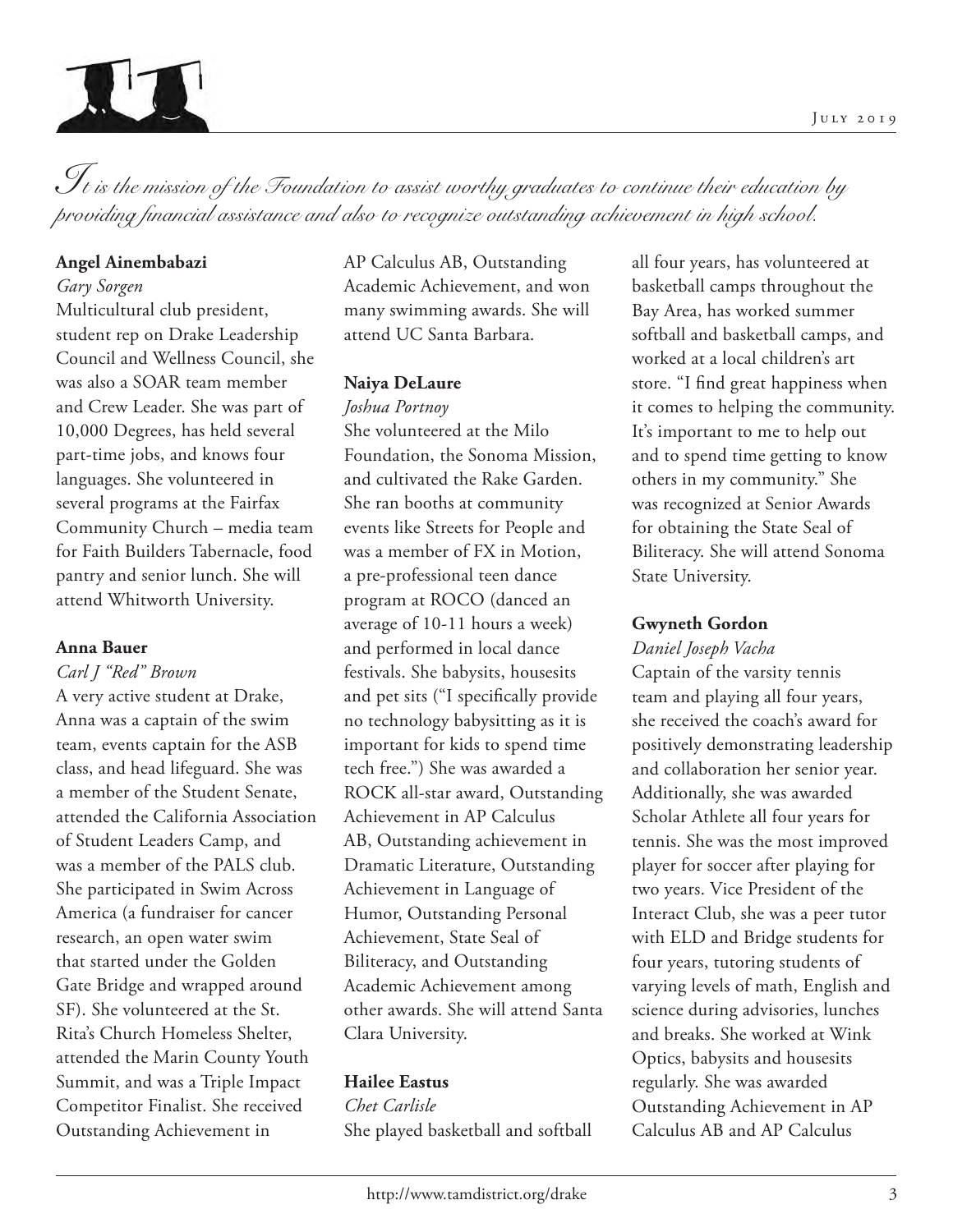

BC, Outstanding Achievement in Peer Tutoring, Outstanding Personal Achievement, State Seal of Biliteracy, and Outstanding Academic Achievement. She will attend the University of Arizona Honors College.

## **Anna Gregory**

#### *Barbara McCune*

Playing three years of water polo, two years of varsity soccer, three years of varsity swim, she was MVP for JV water polo, CIF Scholar Athlete and CIF Distinguished Scholar for varsity water polo, captain of the soccer team her senior year, NCS CIF Scholar Athlete and CIF Distinguished Scholar for varsity soccer, Coach's award for swimming and NCS CIF Scholar Athlete for Swimming. She worked as a lifeguard and swim instructor, was involved in the Peer Resource program, and member of the Surfrider Club. She was awarded Exceptional Leadership in Peer Resource, Outstanding Achievement in AP Calculus AB, Outstanding Achievement in AP Statistics, State Seal of Biliteracy, Outstanding Academic Achievement and Salutatorian at Senior Awards. She will attend UCLA.

## **Emma Honkola**

*Merrill "Mike" & Elsie Convis* Member and president of the Sexuality & Gender Alliance Club (held events in and outside of

school, gave presentations), and was president of Intersectional Feminist Club. She was a member of the Student Senate, and has held several jobs, including being a library page and dental assistant. She was a peer tutor, part of the 10,000 Degrees program and volunteered at Camp Kid Marin and Marin Headlands Nursery and Glide. She studied Japanese at COM as well as their Medical Career Exploration academy. She received an Award of Excellence in Physiology, Award for Personal Excellence, State Seal of Biliteracy and Outstanding Academic Achievement at Senior Awards. She will attend the University of Pittsburgh.

## **Tris Kelly**

## *Nicholas Shea*

Part of Drake's symphonic band all four years, 1st chair trumpet for Drake Jazz Band, and member of Northern California Honor Band, a competitive ensemble. He was also a member of the Drake Music Experience Club, welcoming all musicians, experienced and inexperienced. After sustaining multiple injuries, he dedicated himself to working out at the Fairfax Health Club 1-2 hours a day. He volunteered at Wildcare and SPAWN (Salmon Protection and Watershed Network), was an AP Scholar and achieved Outstanding Academic Achievement. He will attend UCLA.

## **Bernice Langali**

#### *Frances Parks*

She was a member of Students Organized Against Racism (SOAR) which brings presentations and awareness to the Drake community about microaggressions and how to make students of color at Drake feel safe and confident in the classroom. Member of AVID and 10,000 Degrees, and part of the Black Student Union at her former high school in southern California. Also, she was a member of the swim and dive team and track and field at her former high school. She also participated in cheerleading and works part-time. She will attend San Francisco State University.

## **Georgia Little**

## *Sue McDowell*

Member of Teen Board of Directors for Beyond Differences, a nonprofit organization targeted to stop social isolation in middle schools, she created the first high school Beyond Differences Club and last year was nominated for the Heart of Marin Award for her work with this organization. She interned at Kaiser for nine weeks, rotating through three departments, and after the program was asked to stay on in the patient outreach department. A member of the Fairfax Open Space Committee, she attended meetings and volunteered to raise money at events. An intern at Main County Health & Human Services,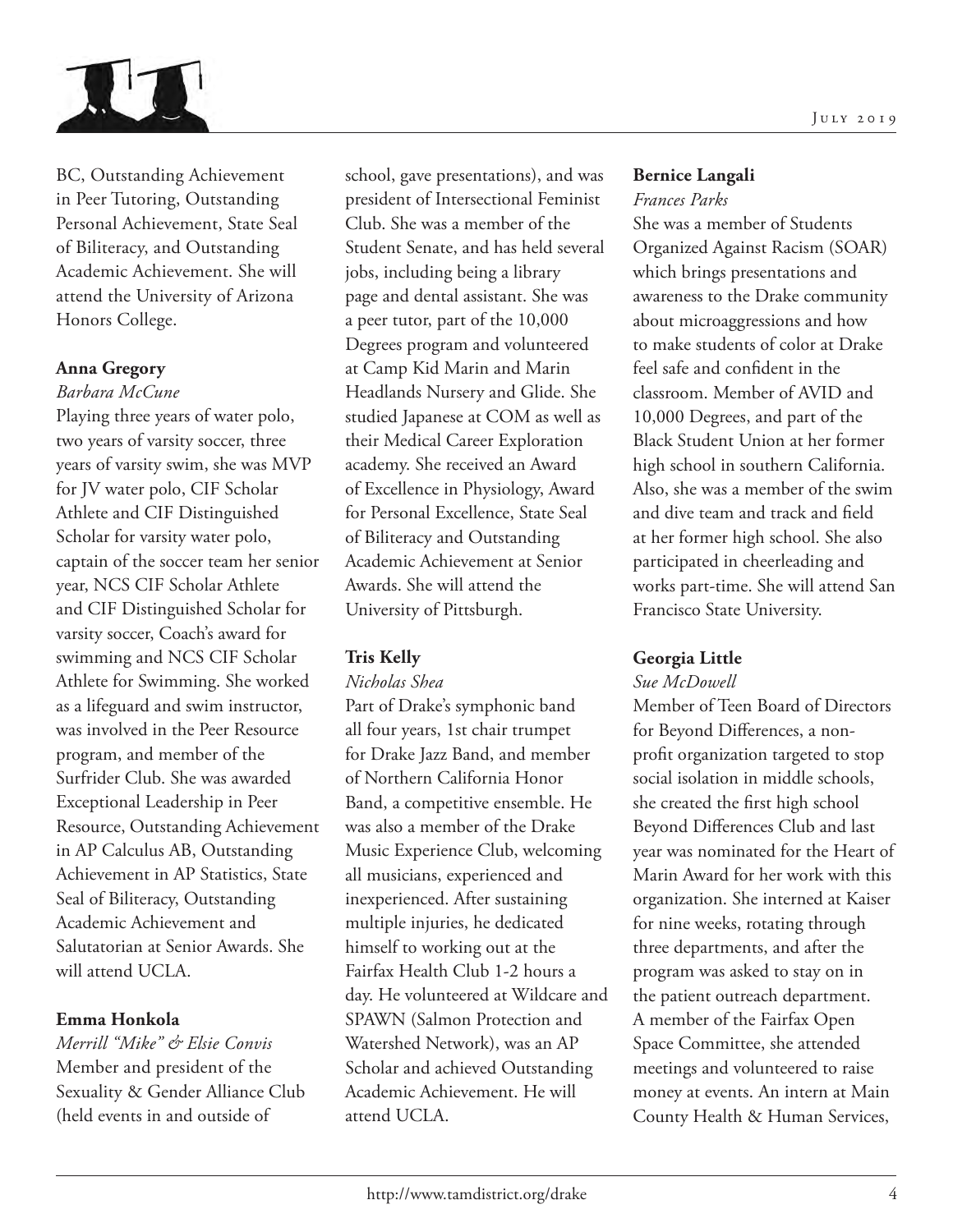

she worked on campaigns to bring awareness to teen substance use. She played soccer for years and was awarded Scholar Athlete her junior year. She has held many jobs, including babysitting and being a nanny and was named a MCOE School to Career Junior Baard member. She was awarded Outstanding Achievement in Economics and plans to attend Fairfield University.

## **Otis Lyons**

*Marilyn Lee Myers*

Co-Editor in Chief of the Jolly Roger, he has been a sports editor and sportswriter for the paper. Co-captain of varsity soccer team, he received MCAL All League Honorable Mention. For Drake's Mountain Bike Team, he was ninth NorCal rider in Varsity and 9th at State Championship (team was State Champions all three years). Marin IJ correspondent this year, writing articles for the sports page, counselor at Fionna's soccer camp and counselor at mountain bike camp, he was also a member of the Marin men's soccer league and Extra Food volunteer. He received Outstanding Achievement in Journalism. NCS Scholar Athlete, Distinguished Scholastic Team for basketball and soccer, and Boys State alternate junior year. He was awarded Outstanding Academic Achievement at Senior Awards and will attend Penn State University.

## **Maycee Mosley**

*Gery Gomez* She played varsity softball all four years and was team captain this year. She was part of PALS Club all four years and part of 10,000 Degrees Leadership Corps and Outreach Team. A member of SOAR, she was a Crew/Advisor Class Leader and part of student senate this year. She was also a member of #METOO Club, multicultural club VP, and AVID volunteer (won AVID spirit award). She held several part-time jobs, is a volunteer/art assistant at Art Abloom, interned in physical and occupational therapy departments at Marin General, and was a camp counselor at Pirate softball camp. She has been awarded Outstanding Personal Achievement and recognized as a Peer Tutor All Star. She will attend San Diego State University.

## **Bella Moynihan**

*Coach Bob Franceschini* She was on Drake's varsity water polo team and swam all four years. A member of Sleepy Hollow Aquatics and Swim Team, she was a lifeguard at Sleepy Hollow Pool and swim instructor. Part of ASB, Crew Leader, member of PALS, and Drake Athletic Positive Coaching Alliance (members met once a week during their sport season to work with sports

psychologists and other Drake team captains to discuss what it means to be a team leader and learn strategies to improve group leadership skills). An NCS Scholar Athlete, she received Coach's award for water polo, defensive player for water polo, MVP water polo and MCAL player of the year. She was also MVP varsity swim, captain varsity swim, captain water polo. She achieved Outstanding Achievement in AP Calculus AB, State Seal of Biliteracy, and Outstanding Academic Achievement at Senior Awards. She will attend Bucknell.

## **Hailey Ramsey**

## *Drake Faculty*

Played volleyball for two years and club volleyball for seven years (MVP, MCAL All League 2nd team, NCS Scholar Athlete). Co-founded Drake -A-Wish to raise money for students with life-threatening diseases (was VP and then President.) Interned at Marin General and volunteered there. Participated in Global Glimpse, a summer immersion program in the Dominican Republic teaching English, building horse and cattle stables, and learning about the culture. Participated in Kaiser Day and Stanford's Women's Day. Awards: AP Scholar, Outstanding Achievement in AP Calculus AB, Outstanding Academic Achievement and one of the Salutatorians. She will attend UCLA.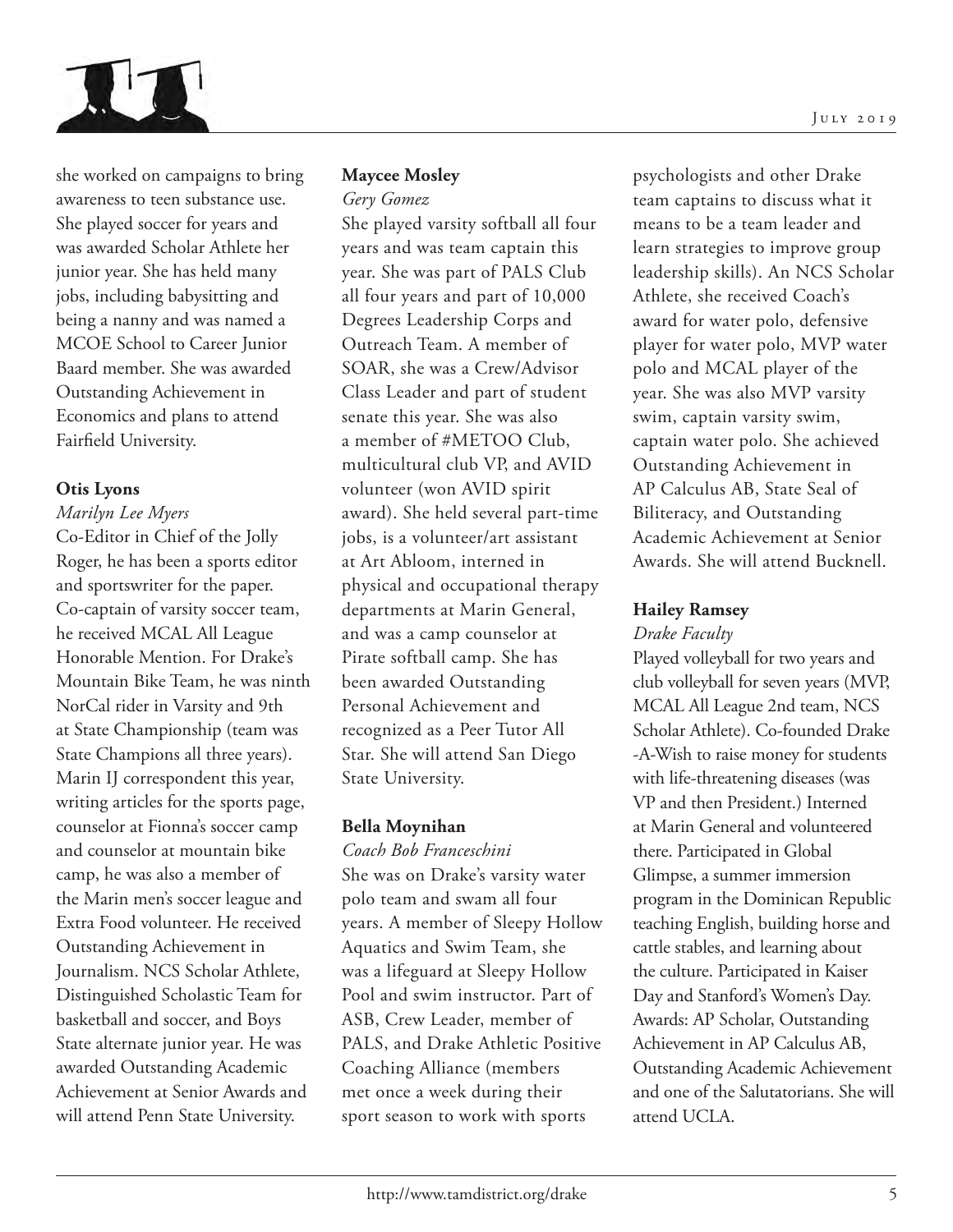

#### **Sterling Rodas**

*Drake Alumni & Community* He was part of Next Generation Scholarship Academic & Summer Academy, taking college-level classes and courses in public speaking and the arts. He helped rebuild an existing playground and was part of the cross-country team for two years, and the track and field team for three years. He has written about his family's circumstances where his parents became US citizens and worried about being deported. Now they focus on the challenges of being poor in the U.S. He took a class at COM to learn about the history of the Latin community and seeks every opportunity to gain knowledge to explain the world around him. (He spoke with Pulitzer Prize winning author Jose Antonio Vargas about immigration policy and "hustled his way into a seat for a James Comey lecture.") He was awarded Organizador Communitario, Outstanding Academic Achievement,

and received an AP Spanish award. He will attend Wesleyan.

#### **Ella Ross**

#### *Joseph Biasotti*

A member of Global Student Embassy (eco action club at Drake), she has hosted two exchange students through GSE. She is also a member of the Peer Resource Class and the Drake Wellness Youth Council as well as a Helm Student Council member, meeting with Drake administration to talk about issues and events going on at school. A leader of the Body Positive Club, she joined the mountain bile team this year and was a member of Drake's field hockey and dive teams. She has worked at Comforts all four years, been a nanny for two San Anselmo families, volunteers at Canal Alliance and has performed community service at Marin Municipal Water District and Nature Conservancy. Her hobbies include dancing tap, jazz and hip-hop and ceramics. She

has been a CIF Scholar Athlete and achieved Outstanding Achievement in Peer Resource and Outstanding Achievement in Drake Wellness. She plans to attend College of Marin with the plan to transfer to Cal.

#### **Julia Rowell**

#### *Jeremy Collins*

President of Model UN club, Mock Trial for two years, Drake Student Senate member for multiple years, she was also a member of Drake's Jazz Choir and Concert Choir, member of NorCal Honor Jazz Choir, intern at Enriching Lives Through Music (completed 432 hours as a teaching assistant for two bilingual children's choirs and a Spanish-speaking parent ukulele class). A Peer Juror for Youth Court, a paid intern for EarthScope Media, she also held a variety of jobs throughout high school and has completed 30.5 units of UC transferable credits from College of Marin with a 3.97 GPA. Some



Hailee Eastus is awarded her scholarship by DSF President Kevin Shea.



Brooke Simon is awarded her scholarship by Laura Shea.



Otis Lyons is awarded his scholarship by Cheryll Keast.

DSF President 2019-2020: Kevin Shea NEWS Editor: Marcia Hagen

Editorial Assistant: Lisa Neumaier. Photographer: Owen Newman

Header Graphics: Michael Schwab Studio Publisher: Karen Brigando

http://www.tamdistrict.org/drake 6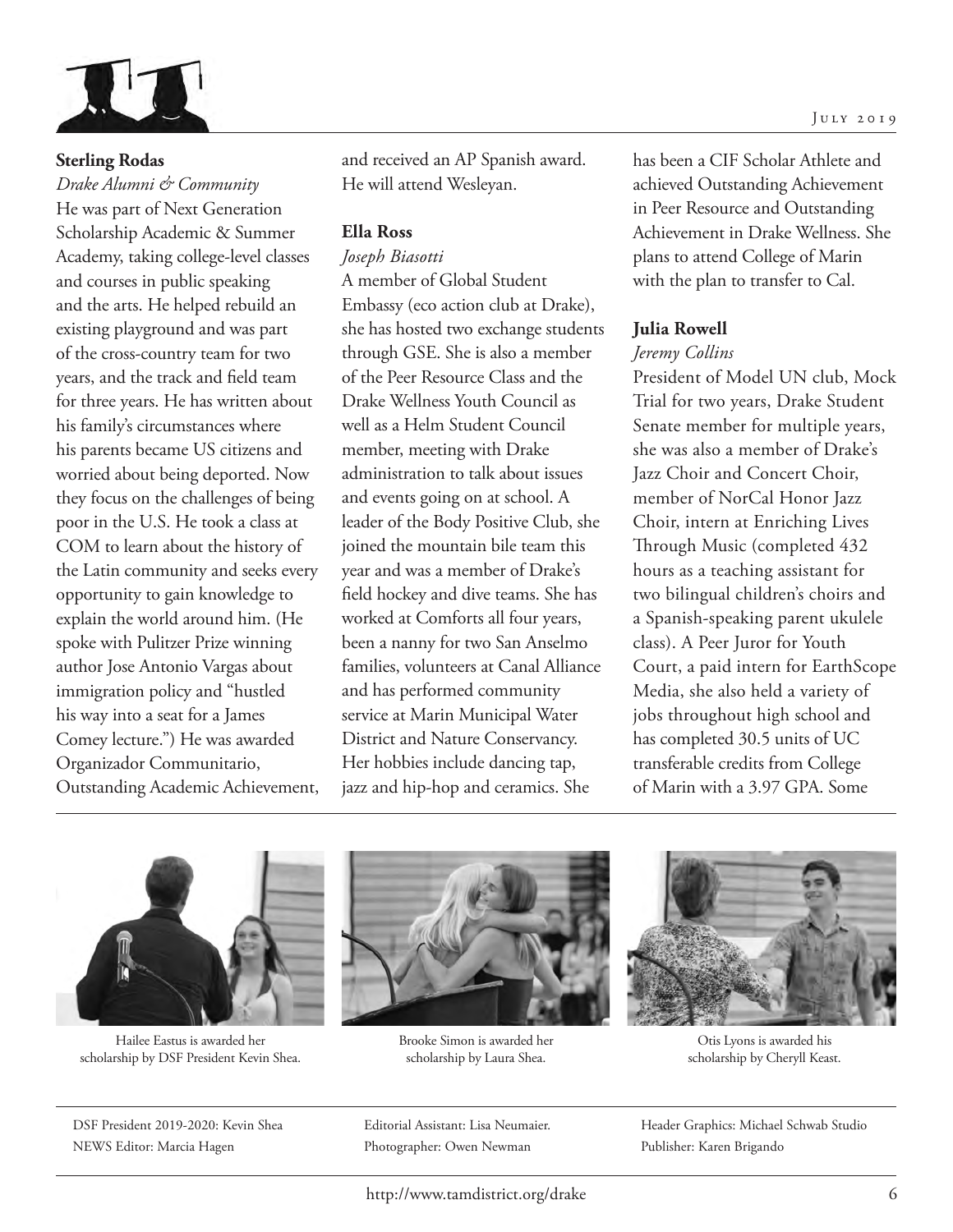July 2019



of her awards are: Boston Heritage Festival Adjudicator's Choice Award (jazz band), Boston Heritage Festival 1st place Award (jazz band) Drake Jazz Band Rising Star and Drake Counselor's Personal Achievement Award. At Senior Awards she achieved Outstanding Achievement in AP Economics, Outstanding Achievement in Concert Choir/Jazz Choir and Outstanding Academic Achievement as well as the State Seal of Biliteracy. She will attend UCLA.

## **Roxy Silva**

## *Ellsworth Hagen*

A member of SEA-DISC, VP ASB this year and member last year, part of Drake Leadership Council as student representative, she was also a founding member of SOAR, member of Drake Wellness Youth Advisory and student senate representative for three years. A participant of JV and Varsity lacrosse and varsity swimming, she was a teen board member for Beyond Differences, on the San Anselmo Sustainability Commission, and participated as youth crew member at the Marine Mammal Center. An Environmental Leadership Program Intern at All One Ocean, she held two-part-time jobs at retail stores and worked as an au pair for a family in Italy,taking care of three children and teaching them English. A Scholar Athlete for Lacrosse, she achieved Outstanding Achievement in English and Outstanding Academic Achievement. She will attend Cal.

## **Brooke Simon**

*Archie Williams* Competed in Varsity Track and Field for four years and club Track and Field, qualifying for regional competitions every year, she was MVP Track and Field and soccer for three years. She was coach at Manor School for their track and field team, soccer referee with SA Rec for four years, and president of Mountain Appreciation Club, intern with Kindness Evolution, and volunteer at Fairfax Library. She was also Peer Resource class member for two years, and member of Choral Group North Bay Sings for three years. She received Marin Athletic Foundation Outstanding Student Athlete Award as a senior, Outstanding Achievement in AP English Lit and Composition, Marin Athletic Foundation Scholar Athlete and Outstanding Academic Achievement. She will attend Claremont McKenna.

## **Jeanne Specht**

## *Harold Allison*

Personal Assistant for an art curator, Wanda Hansen-Ashe, since 2013, page at the Larkspur Library, she has held multiple part-time jobs. She has volunteered for the front desk at Marin General Hospital every week for 1 ½ hours, she will be trained for the cardiac specialty unit and has completed more than 175 volunteer hours at the hospital. Her extracurricular activities include piano, surfing, archery and boxing. She was a member of the Body

Positive Club for three years, Phi Theta Kappa Honor Society Life Member (COM), Alpha Gamma Sigma Honor Society (COM), 200 Volunteer Hours Award for Marin General, State Seal of Biliteracy and Outstanding Academic Achievement at Senior Awards. She will attend Wheaton College Massachusetts.

## **Devin Williams**

## *Steve and Randy Schaffer*

He helped start the string orchestra at Drake and has been playing the violin since age 5 and guitar since age 14. He plays concerts for the community (fundraisers, weddings) and has now played over 90 hours as a member of the Marin Symphony Youth Orchestra. He is also a member of the Mill Valley Philharmonic Orchestra, performing free concerts for the community. He is teaching himself code and is a business development intern at Indoor Reality (designed their website, sent marketing emails, made sales calls, etc.). He is a data science/mathematician at Beddr Sleep; using a programming language he performed statistical analysis of sleep data and reported findings to the CEO who used it in press releases and to fine tune their product. He has been a library page for years, is a National Merit Scholarship Commended Student, and achieved Outstanding Achievement in AP Calculus BC, Outstanding Academic Achievement, State Seal of Biliteracy and Salutatorian at Senior Awards. He will attend UC Santa Barbara.